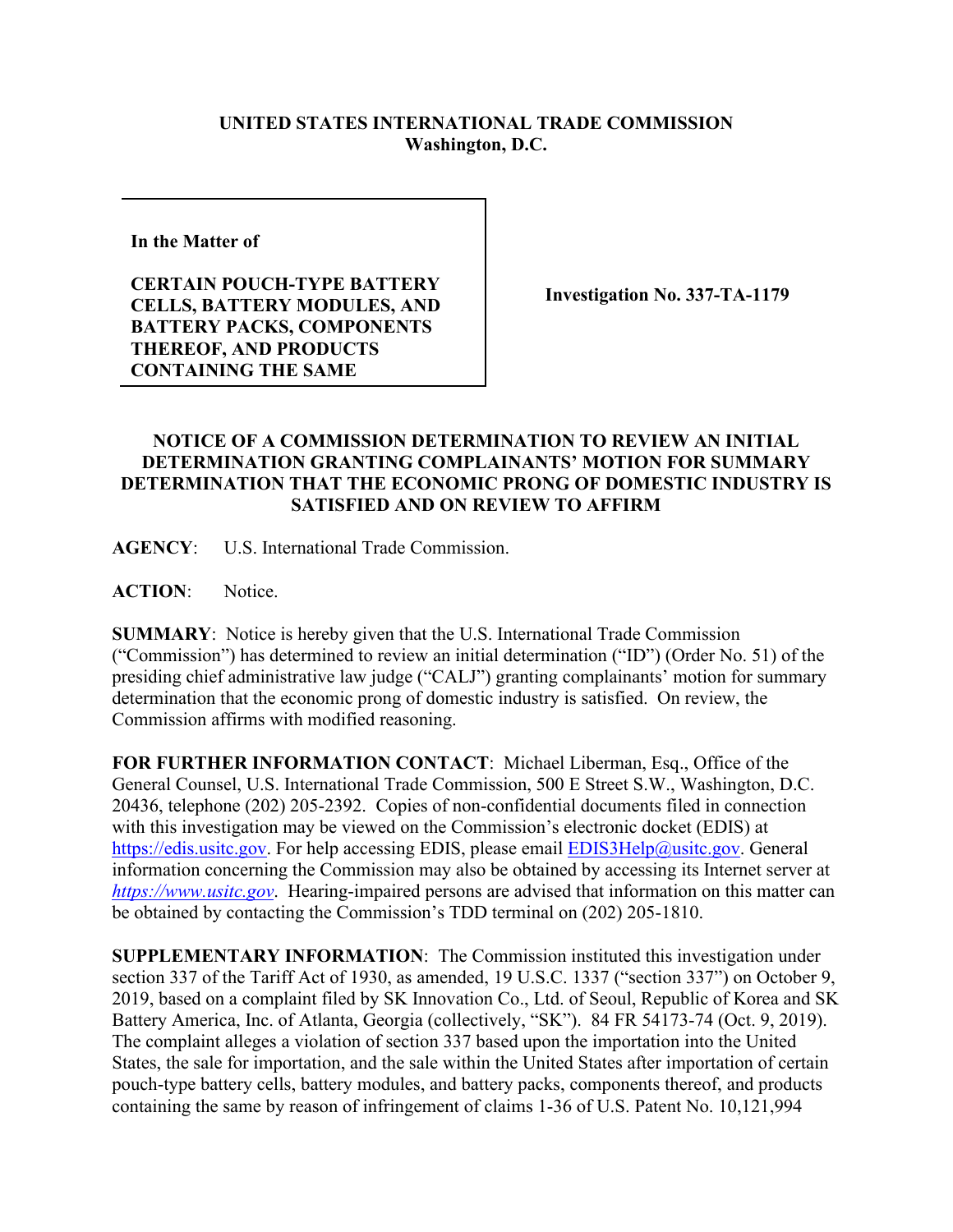("the '994 patent"). The complaint named as respondents LG Chem, Ltd. of Seoul, Republic of Korea, and LG Chem Michigan, Inc. of Holland, Michigan (collectively, "LG"). The Commission's Office of Unfair Import Investigations ("OUII") also was named as a party. Subsequently, the investigation was terminated in part based on withdrawal of the complaint as to claims 8, 9, 17, 26, 27, and 35 of the '994 patent. Order No. 23 (March 25, 2020), *unreviewed by* Notice (Apr. 22, 2020).

On October 30, 2020, SK moved for summary determination that the economic prong of the domestic industry requirement is satisfied. On November 12, 2020, LG opposed the motion. On November 18, 2020, OUII filed a response in support of the motion.

On December 14, 2020, the CALJ issued the subject ID granting complainants' motion. The ID notes that SK seeks summary determination for an "industry in the process of being established under Section 337(a)(2), as reflected by its investment in plant and equipment pursuant to Section  $337(a)(3)(A)$ ." ID at 1 (citing Mot. at 2). The ID finds that, based on the record evidence, SK demonstrated that a domestic industry is in the process of being established. *Id.* at 3-9. No party petitioned for review of the ID.

The Commission has determined to review the subject ID. On review, the Commission affirms the ID's finding that Complainants have satisfied the economic prong of the domestic industry requirement by showing Complainants' industry "is in the process of being established." *See* 19 U.S.C. 1337(a)(2). The Commission vacates the ID's conclusion and related discussion that "it is appropriate to consider post-complaint information" because Respondents argued "it is speculative as to whether the domestic industry requirement will be satisfied in the future." ID at 5-6 n.1. Upon review of the undisputed evidence of Complainants' investments in plant and equipment at the time the complaint was filed—as urged by the non-moving party—there is no genuine issue of material fact and Complainants are entitled to summary determination that a domestic industry is in the process of being established. Chair Kearns does not join the decision to vacate that portion of the ID. The Commission also clarifies in affirming the ID's findings that Complainants' industry is "in the process of being established," the Commission does not intend to imply that the plant and equipment investments made at the time the complaint was filed are not significant or could not show the existence of a domestic industry under section 337(a)(3)(A). The Commission has determined not to review the remainder of the ID.

The Commission vote for this determination took place on January 13, 2021.

The authority for the Commission's determination is contained in section 337 of the Tariff Act of 1930, as amended (19 U.S.C. 1337), and in Part 210 of the Commission's Rules of Practice and Procedure (19 CFR Part 210).